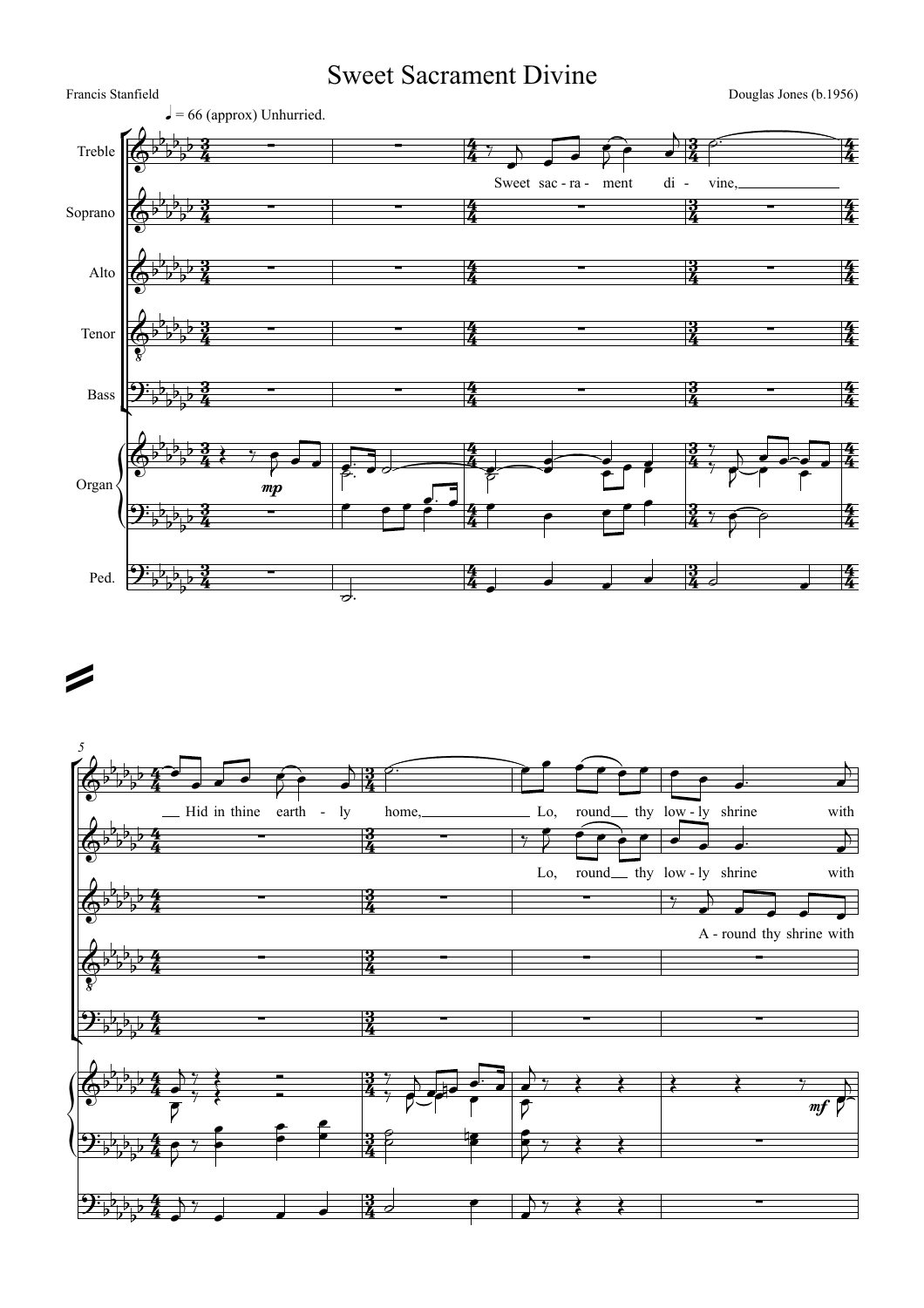

## =

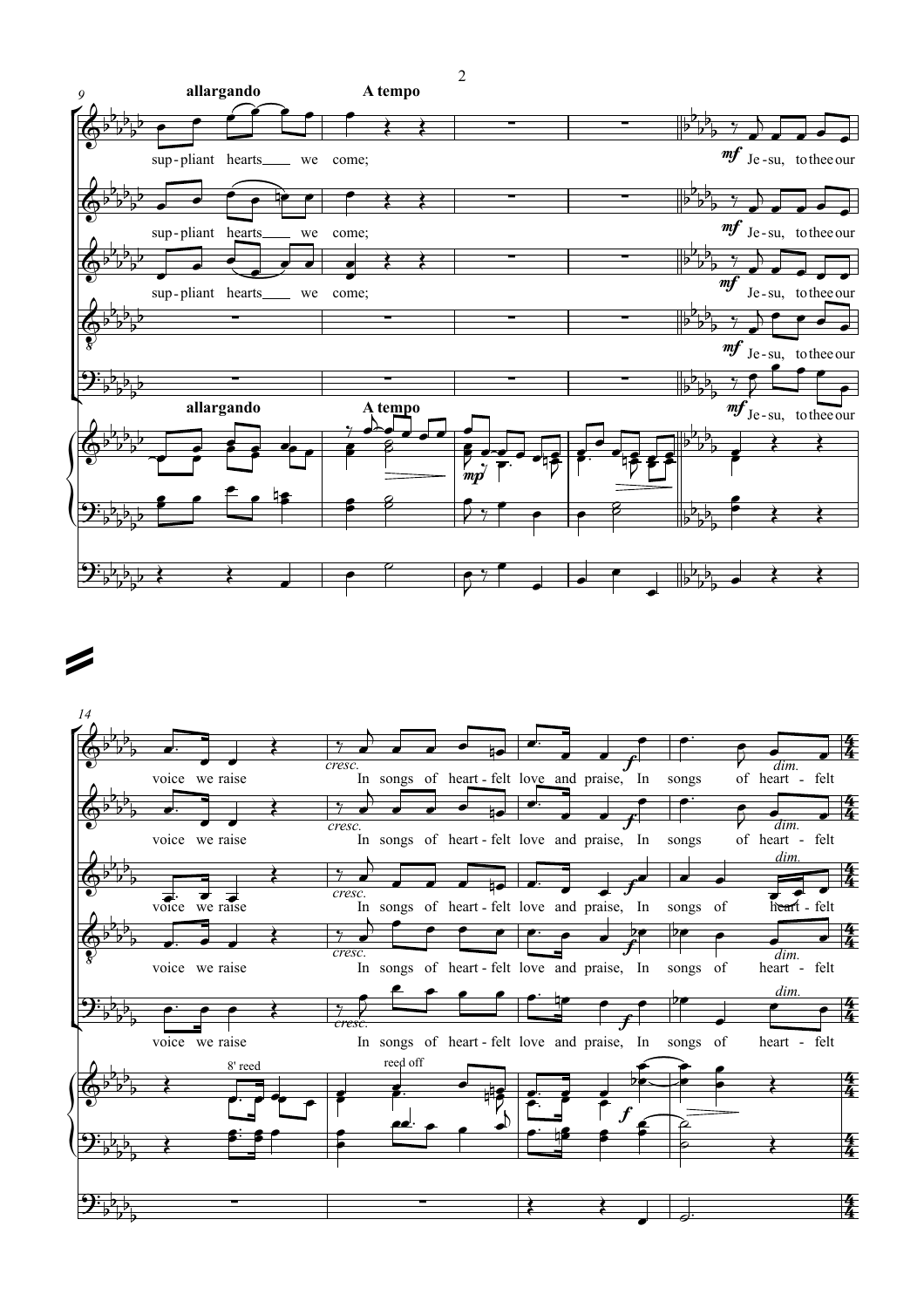

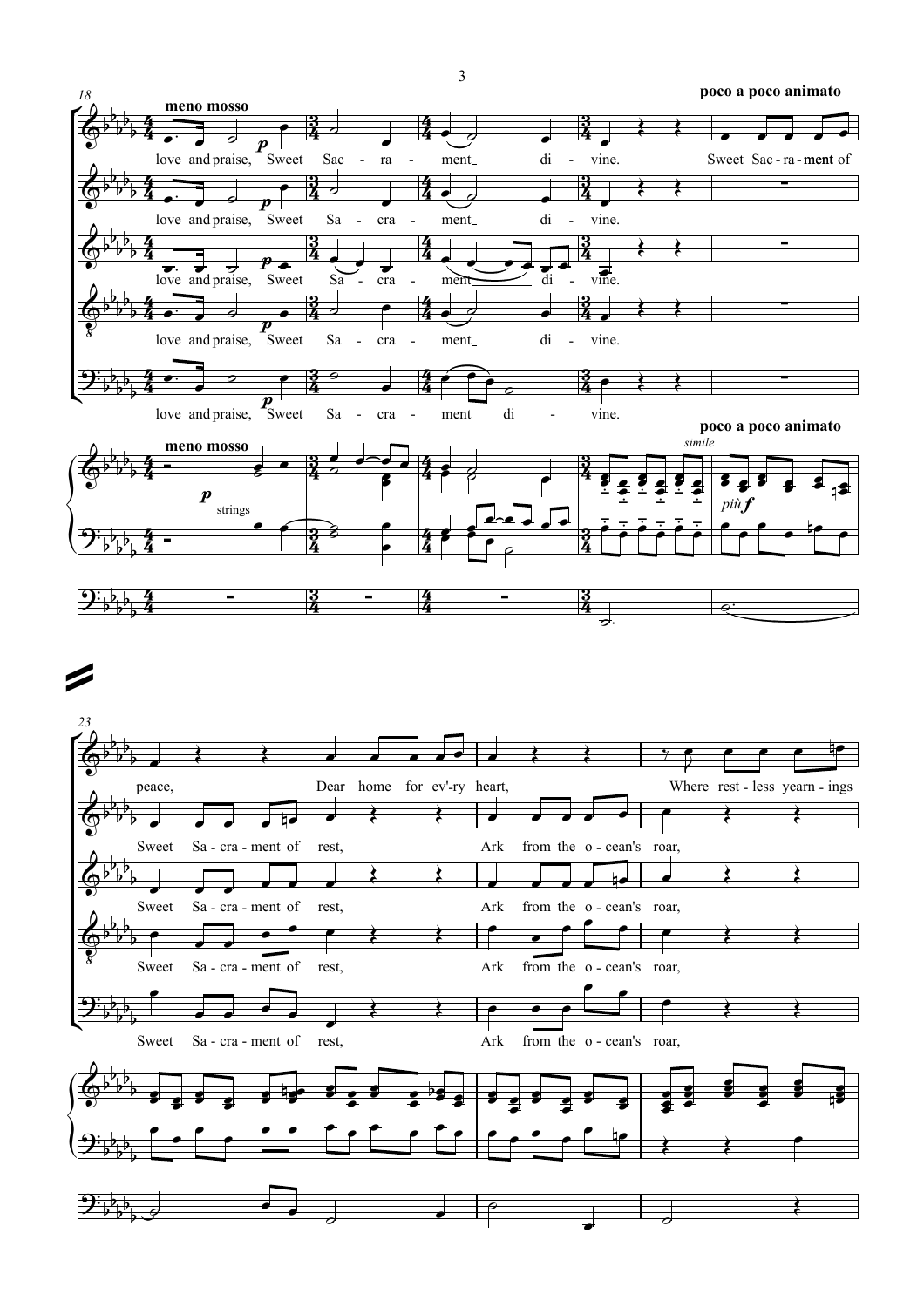

## =

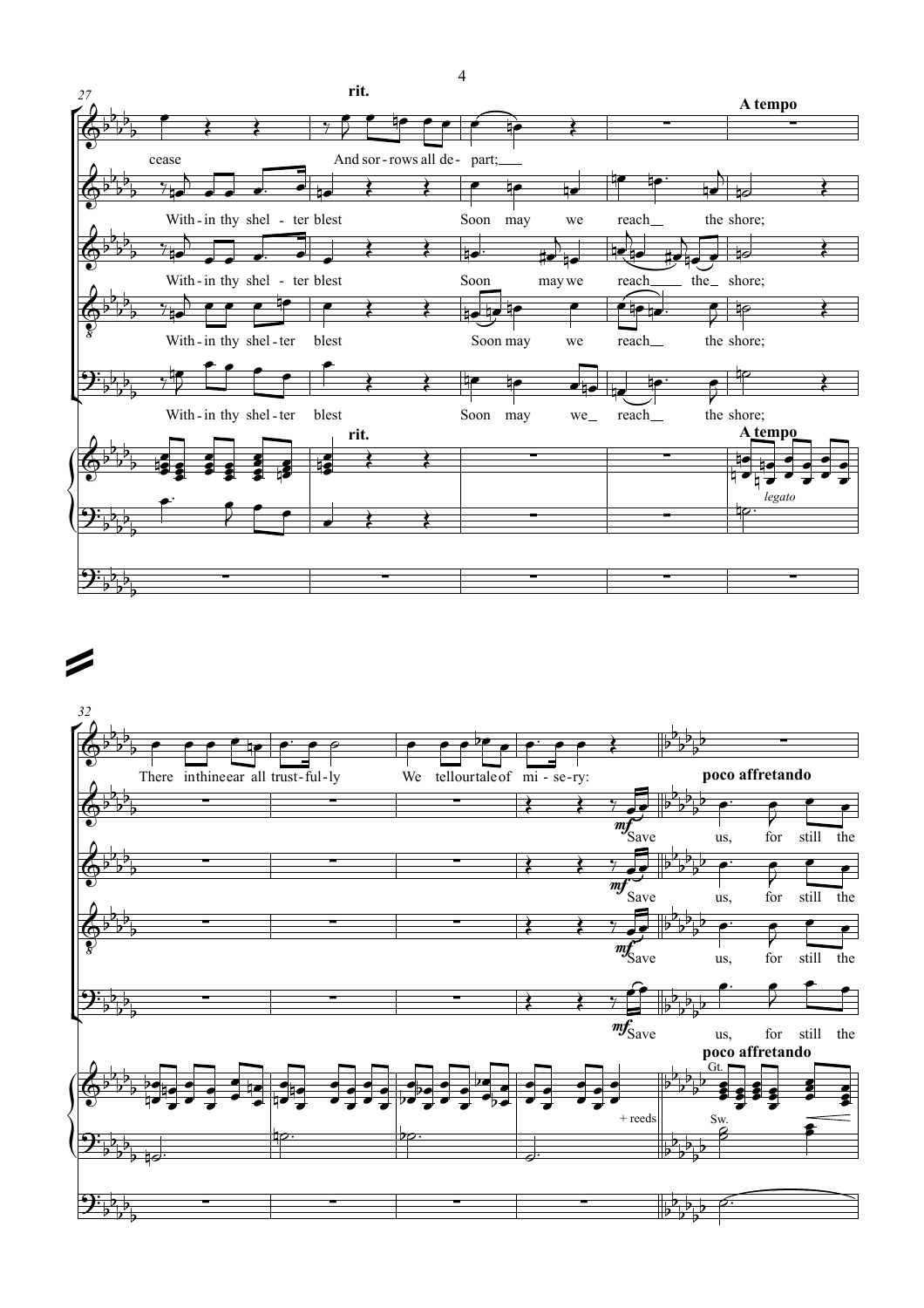



5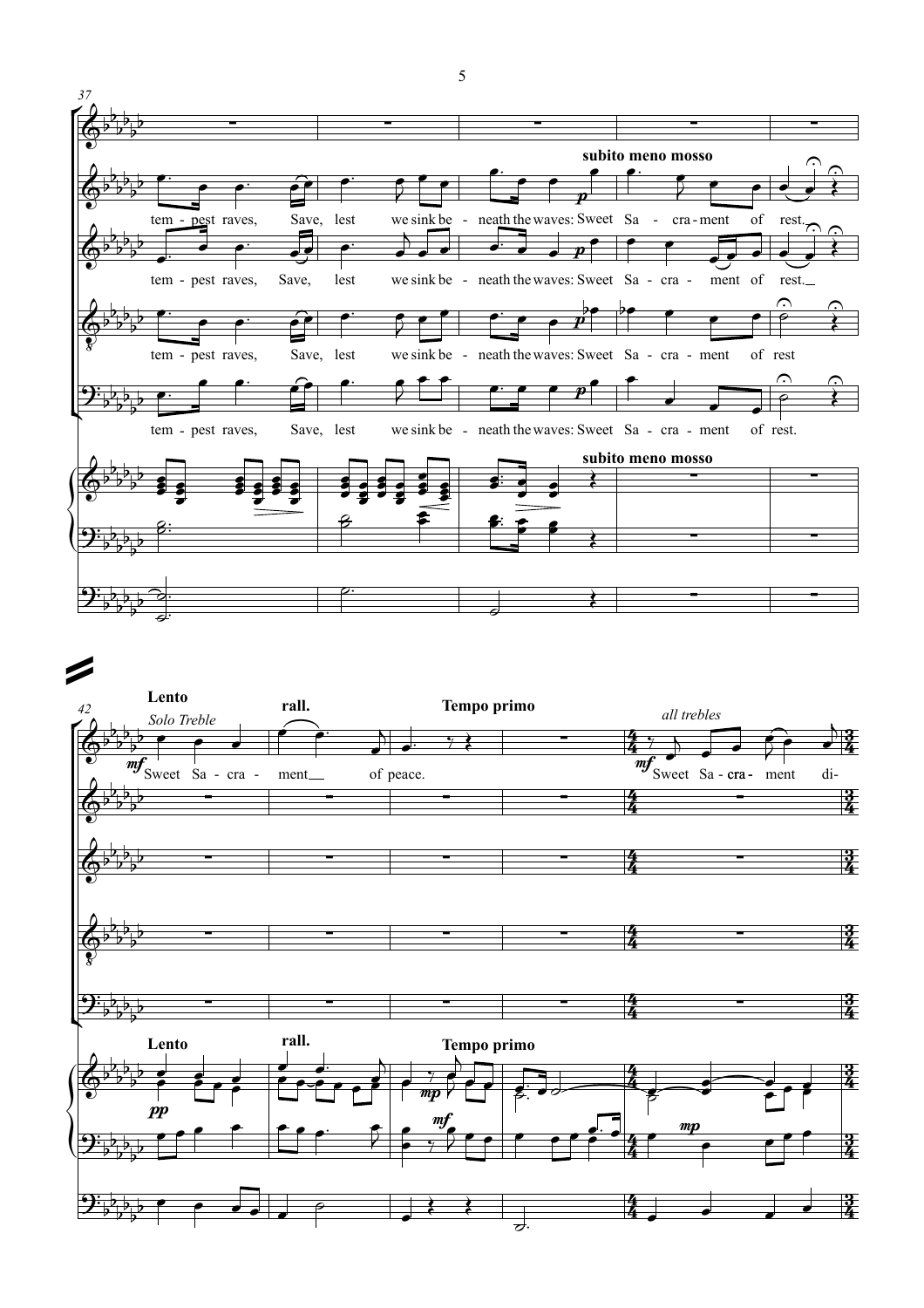